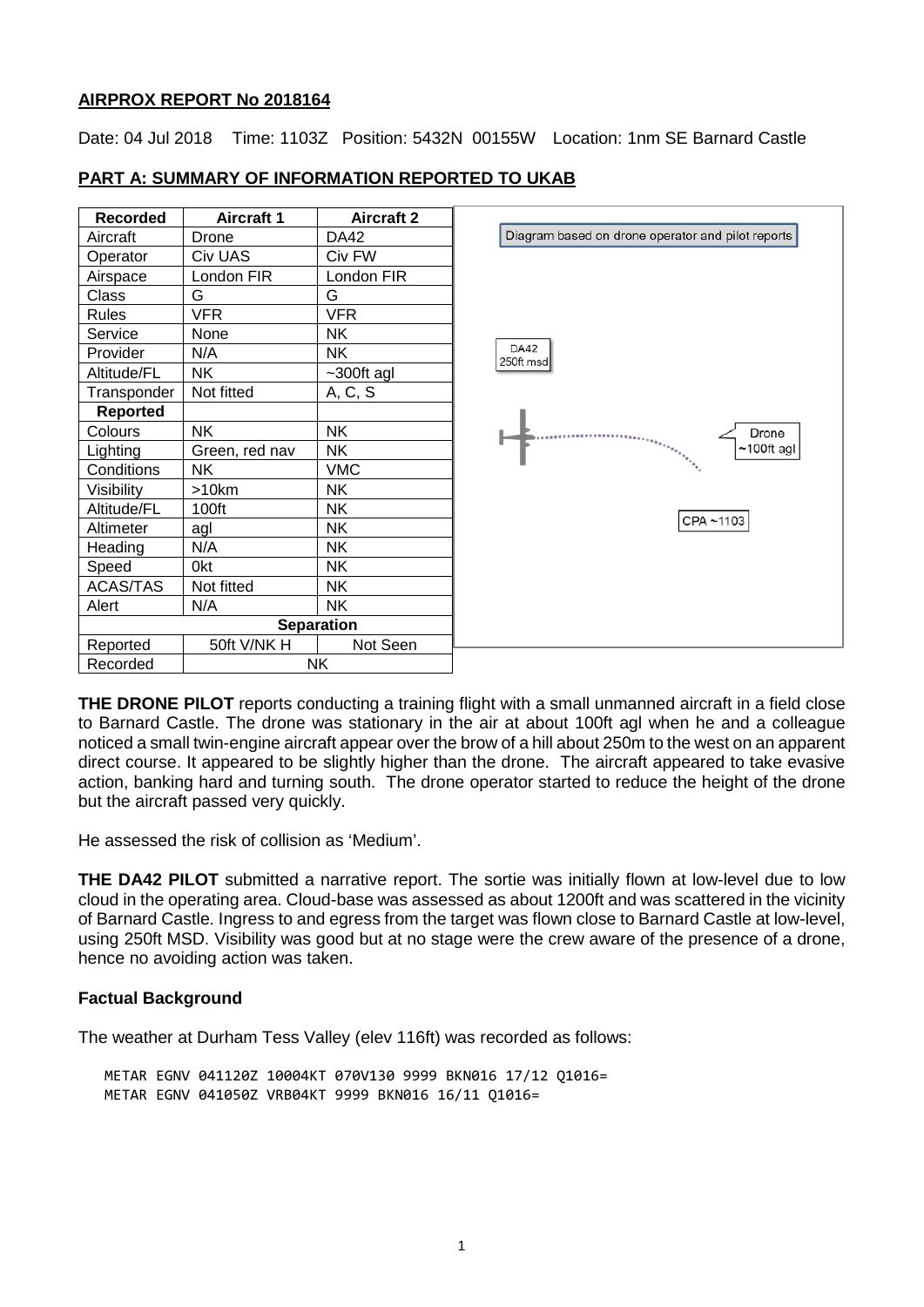# **Analysis and Investigation**

# **UKAB Secretariat**

The Drone and DA42 pilots shared an equal responsibility for collision avoidance and not to operate in such proximity to other aircraft as to create a collision hazard<sup>1</sup>.

## **Comments**

## **DA42 Operating Company**

The DA42 Operator commented that in this case no NOTAM/CANP appeared to have been filed by the UAS Operator for that area and time, and the UAS operator did not alert Leeming ATC by phone. Therefore, ATC did not (and could not) make the DA42 pilot aware of any such threat in real time. Even if they had done so, it is not known how a pilot might identify a drone/UAS, especially when going about their proper business iaw with all relevant operating procedures during a military Operational Readiness Training task at low-level. Ultimately, some risk will exist even if drones operators do file NOTAMs/CANPs or alert local ATC units (or even carry a transponder) because the majority of drones are so hard to acquire visually. The company already minimise time at lowlevel (commensurate with the task requirements) to mitigate such risks.

### **Summary**

An Airprox was reported when a drone and a DA42 flew into proximity at 1104hrs on Wednesday 4<sup>th</sup> July 2018. Both pilots were operating under VFR in VMC but it is not known under which ATS the DA42 pilot was operating.

### **PART B: SUMMARY OF THE BOARD'S DISCUSSIONS**

Information available consisted of reports from both pilots and radar photographs/video recordings (which did not show either aircraft's track).

The Board first discussed the operating environment and noted that both parties were entitled airspace users, both were going about their proper business, and that neither had priority of passage over the other, military Operational Readiness Training task or not. Members commented that VLOS drone operation was a normal aviation activity which would not be granted NOTAM status but also noted that the discussion for Airprox 2018160 had resulted in a recommendation that 'HQ Air Command pursue the use of a system for notification of commercial drone operations to pilots operating in the UK Low Flying System'. Members discussed the topic of notification and agreed that with the drone being operated about 20nm from RAF Leeming, notification to that unit would quite reasonably not have been considered. Members also wondered to what extent the DA42 low-level flying was notified to other airspace users, including drone operators. This was especially relevant given that GA aircraft such as the DA42 would normally benefit from the mitigation afforded by the 500ft rule. In this case the aircraft had been operating at 250ft MSD under military regulations with an associated reduction in risk mitigation; a NOTAM to that effect might have alerted the drone operator.

With see-and-avoid being the primary barrier to MAC in this incident, members agreed that the drone operator had seen the DA42 as early as practical (albeit later than desirable) and had reacted appropriately. The Board quickly agreed that the incident was therefore best described as a conflict in Class G resolved by the drone operator. Turning to the risk of collision, members agreed that the DA42 pilot's turn near to the drone was entirely coincidental (but beneficial to increasing separation). Notwithstanding, the drone operator's report and assessment of 'medium' risk indicated that although safety had been reduced, the risk of collision had been averted by both him descending his drone and the DA42 pilot's fortuitous turn away. Accordingly, the Board assessed the risk as Category C.

 $\overline{\phantom{a}}$ 

<span id="page-1-0"></span><sup>1</sup> SERA.3205 Proximity.